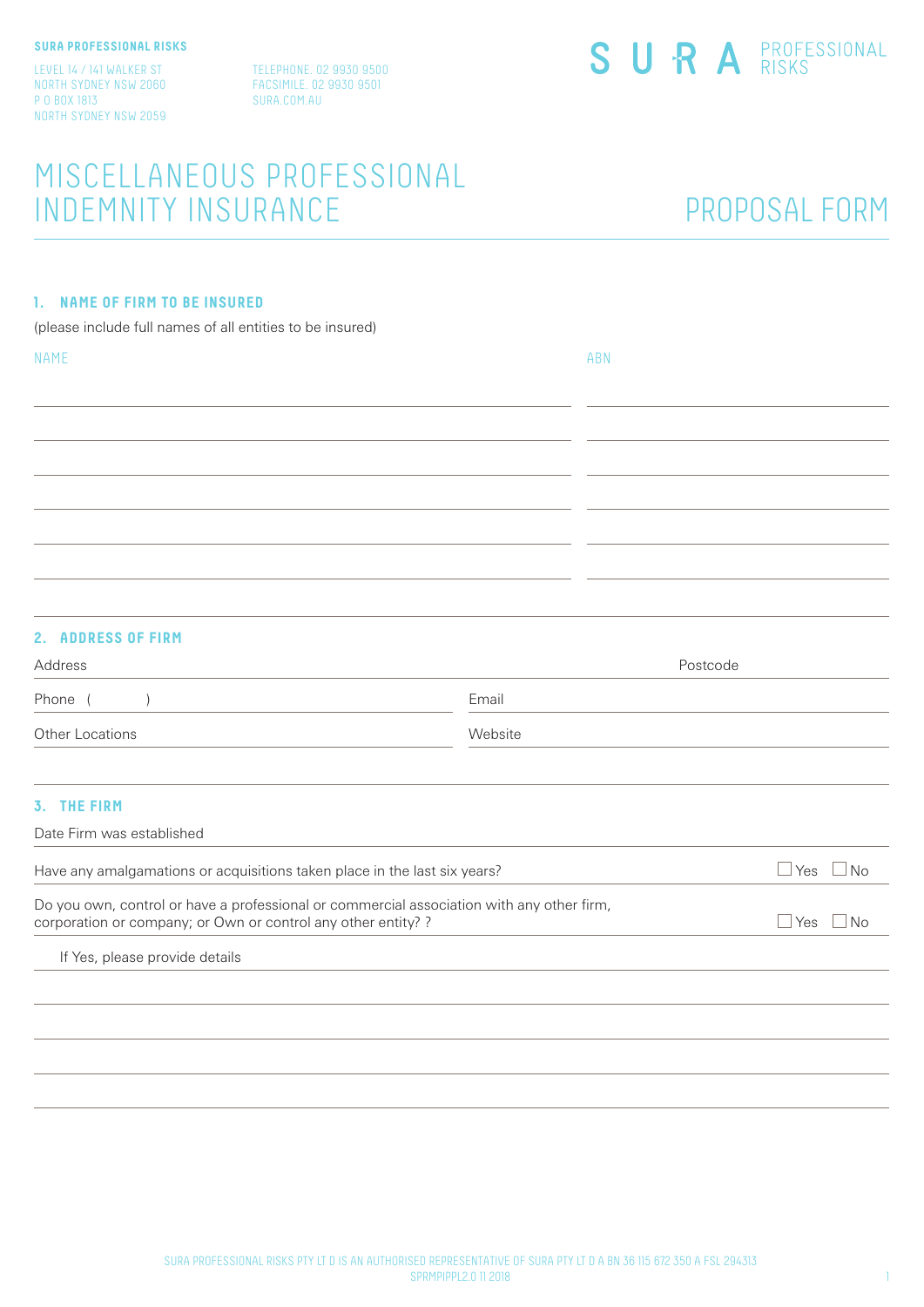|                                            | Other     |     | <b>Total All Staff</b> |                          |                            |                                            |
|--------------------------------------------|-----------|-----|------------------------|--------------------------|----------------------------|--------------------------------------------|
| NUMBER OF STAFF                            | Directors |     | Qualified              | Administrative           |                            |                                            |
|                                            |           |     |                        |                          |                            |                                            |
|                                            |           |     |                        |                          |                            |                                            |
|                                            |           |     |                        |                          |                            |                                            |
|                                            |           |     |                        |                          |                            |                                            |
|                                            |           |     |                        |                          |                            |                                            |
| <b>NAME</b>                                |           | AGE | QUALIFICATIONS         | <b>DATE</b><br>QUALIFIED | <b>THIS</b><br><b>FIRM</b> | <b>PREVIOUS</b><br>FIRM                    |
|                                            |           |     |                        |                          |                            | HOW LONG PRACTICING<br>AS PARTNER/DIRECTOR |
| 4. DETAILS OF THE PRINCIPAL(S) OF THE FIRM |           |     |                        |                          |                            |                                            |

#### **5. PROFESSIONAL MEMBERSHIPS**

a) Please list the Professional Body/s or Association/s of which the Insured is a Member and/or holds a practising certificate for:

b) Has the Insured ever been disqualified, expelled or deregistered by a Professional Body/Association or Regulator?

#### **6. OVERSEAS WORK (OUTSIDE AUSTRALIA / NEW ZEALAND)**

Have you performed work, or do you intend to, perform work overseas?  $\Box$  Yes  $\Box$  Yes  $\Box$  No

If Yes, please provide details

# **7. INCOME**

|                                                                                             |      |                                                            |           |               | <b>AUSTRALIA</b> |               | <b>OVERSEAS</b> |      |               |  |
|---------------------------------------------------------------------------------------------|------|------------------------------------------------------------|-----------|---------------|------------------|---------------|-----------------|------|---------------|--|
|                                                                                             |      | Actual gross fees for the past 12 months                   |           |               | \$               |               | \$              |      |               |  |
| Actual gross fees for the previous 12 months<br>Estimated gross fees for the next 12 months |      |                                                            |           |               |                  |               | S               |      |               |  |
|                                                                                             |      |                                                            |           |               |                  |               | \$              |      |               |  |
|                                                                                             |      | Please provide a percentage breakdown of fees by location: |           |               |                  |               |                 |      |               |  |
| <b>NSW</b>                                                                                  | VIC  | QLD                                                        | <b>SA</b> | WA            | TAS              | -N I          | ACT             | 0/S  |               |  |
|                                                                                             | $\%$ | $\frac{0}{0}$                                              | $\%$      | $\frac{0}{0}$ | $\%$             | $\frac{0}{0}$ | $\%$            | $\%$ | $\frac{0}{0}$ |  |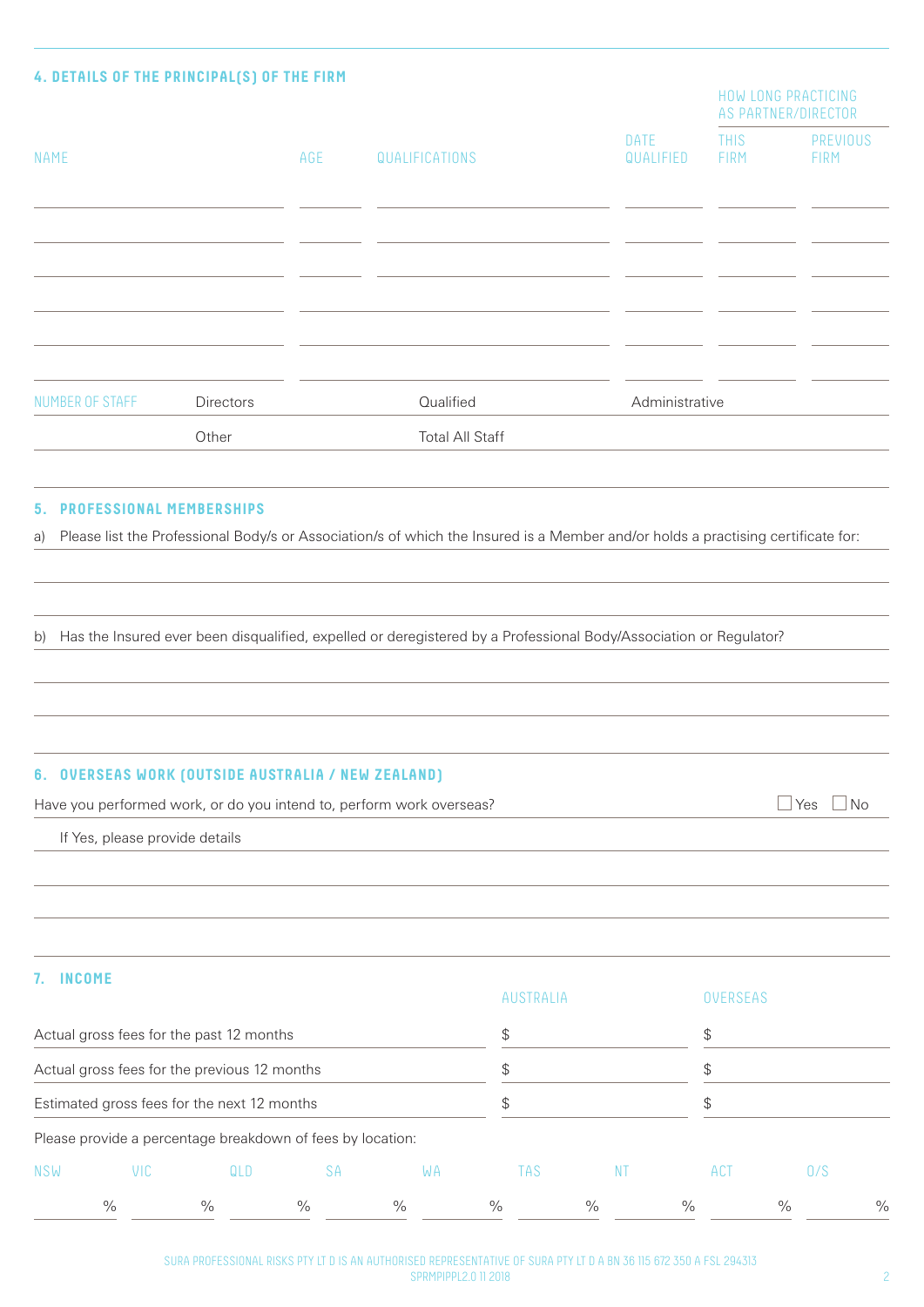# **8. NATURE OF YOUR BUSINESS**

Please provide detail of the precise nature of your business.

Please provide copies of any brochures which may assist the insurer to better understand your business.

### **9. MISCELLANEOUS**

a) Please provide details of your five largest contracts undertaken in the last 3 years.

| <b>DESCRIPTION</b>                  | LOCATION                                                        | <b>CONSULTING ROLE</b>                                                                            | AMOUNT INVESTED | <b>TOTAL FEES EARNED</b> |
|-------------------------------------|-----------------------------------------------------------------|---------------------------------------------------------------------------------------------------|-----------------|--------------------------|
|                                     |                                                                 |                                                                                                   | \$              | \$                       |
|                                     |                                                                 |                                                                                                   | \$              | \$                       |
|                                     |                                                                 |                                                                                                   | \$              | \$                       |
|                                     |                                                                 |                                                                                                   | \$              | \$                       |
|                                     |                                                                 |                                                                                                   | \$              | \$                       |
| b)                                  |                                                                 | Are you or have you or any parent, subsidiary or other related entity either:                     |                 |                          |
| engaged in, or<br>i.                |                                                                 |                                                                                                   |                 |                          |
| ii.                                 | have or had a controlling share of any entity engaged in;       |                                                                                                   |                 |                          |
| -                                   |                                                                 | actual construction, fabrication, erection or any form of works contracting?                      |                 | $\Box$ Yes<br>$\Box$ No  |
| real estate development?<br>-       |                                                                 |                                                                                                   |                 | $\Box$ Yes<br>$\Box$ No  |
|                                     |                                                                 | - the manufacture, sale or distribution of any product or process or patented production process? |                 | ⊥No<br>$\Box$ Yes        |
|                                     | If Yes to any of these questions please detail below;           |                                                                                                   |                 |                          |
| i.                                  |                                                                 | names of the other entities involved, outlining their relationship to you                         |                 |                          |
|                                     |                                                                 |                                                                                                   |                 |                          |
|                                     |                                                                 |                                                                                                   |                 |                          |
| <b>10. COVER REQUIRED</b>           |                                                                 |                                                                                                   |                 |                          |
| Amount of Indemnity required<br>(i) |                                                                 |                                                                                                   |                 | \$                       |
| (ii) Excess requested               |                                                                 |                                                                                                   |                 | \$                       |
|                                     | Are you currently insured for professional indemnity insurance? |                                                                                                   |                 | $\sqcup$ Yes<br>⊿ No     |
| If Yes, please confirm:             |                                                                 |                                                                                                   |                 |                          |
| Name of Insurer                     |                                                                 | Renewal Date                                                                                      |                 |                          |
| Limit of Indemnity \$               |                                                                 | Retroactive Date                                                                                  |                 |                          |
| Premium \$                          |                                                                 | Excess \$                                                                                         |                 |                          |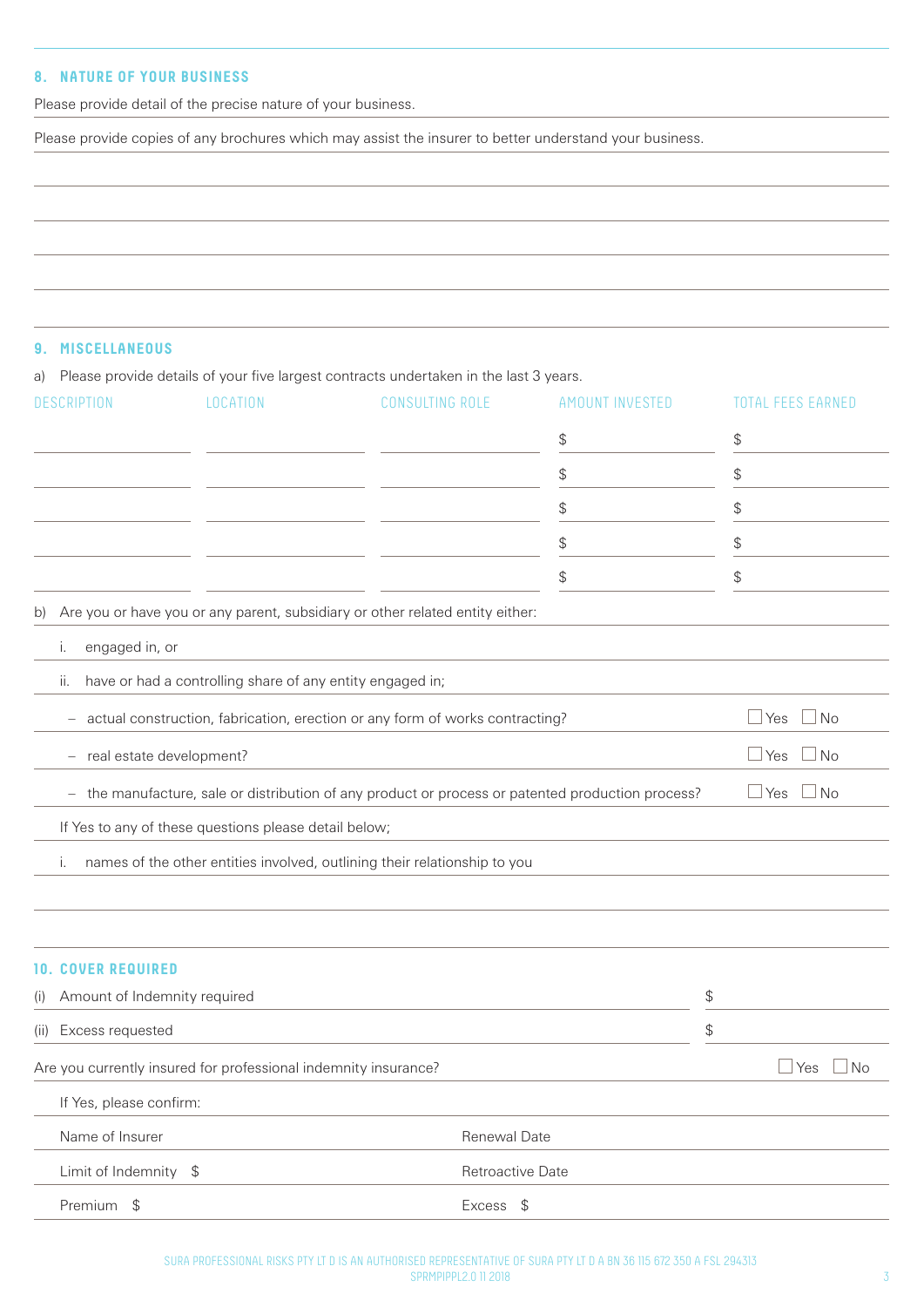# **11. CLAIMS**

Have any claims for negligence or breach of professional duty ever been made against the Firm or the Firm's predecessors in business, or against any of the Partners or Directors is/was a partner,| director or chief executive?  $\Box$  Yes  $\Box$  No

| If Yes, please complete details on the Claims Addendum                                                                                                                                                                                                                                                                             |            |
|------------------------------------------------------------------------------------------------------------------------------------------------------------------------------------------------------------------------------------------------------------------------------------------------------------------------------------|------------|
| After inguiry, is the Firm or any of the Partners or Directors, aware of any circumstances which may result<br>in a claim being made against the Firm, or against any of the Partners or Directors, or against any<br>partnership or Firm of which any of the Partners or Directors is/was a partner, director or chief executive? | Yes.       |
| If Yes, please complete details on the Claims Addendum                                                                                                                                                                                                                                                                             |            |
| Has the firm sustained any loss or know of any possible loss through fraud or dishonesty<br>of any director/partner/principal employee of the firm?                                                                                                                                                                                | Yes        |
|                                                                                                                                                                                                                                                                                                                                    |            |
| <b>12. SIGNATORIES</b>                                                                                                                                                                                                                                                                                                             |            |
| Is any person who is not a director/partner/principal allowed to sign cheques on their signature alone?                                                                                                                                                                                                                            | ⊥Yes<br>N∩ |
| If Yes, Name                                                                                                                                                                                                                                                                                                                       |            |
|                                                                                                                                                                                                                                                                                                                                    |            |
|                                                                                                                                                                                                                                                                                                                                    |            |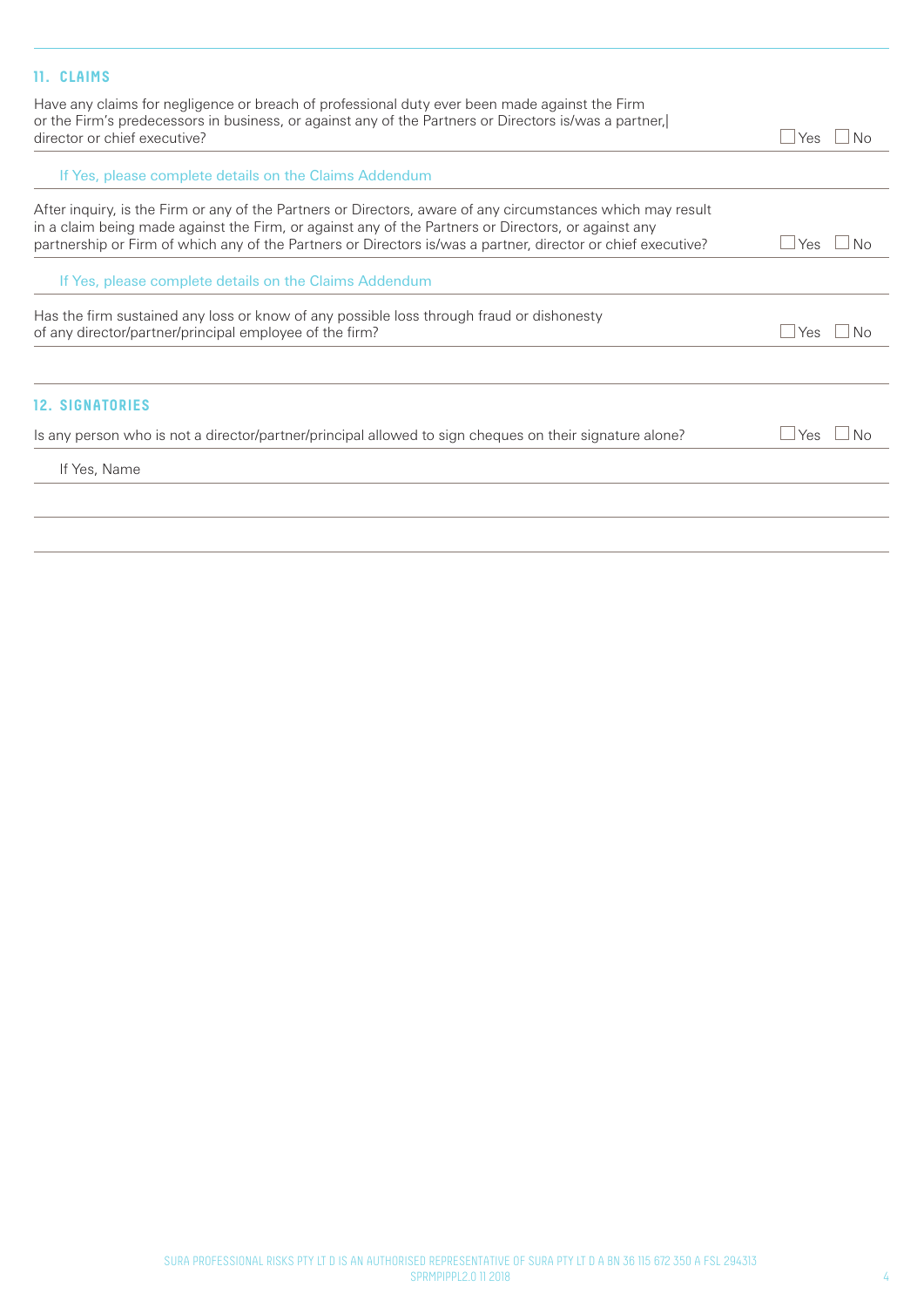# IMPORTANT NOTICES

The information you provide in this document and through any other documentation, either directly or through your insurance broker, will be relied upon by the insurer to decide whether or not to accept your insurance as proposed and if so, on what terms.

Every question must be answered fully, truthfully and accurately. If space is insufficient for your answer, please use additional sheets, sign and date each one and attach them to this document.

If you do not understand or if you have any questions regarding any matter in this document, including the Important Notices, please contact us or your insurance broker before signing the Declaration at the end of this document.

Unless we have confirmed in writing that temporary cover has been arranged, no insurance is in force until the risk proposed has been accepted in writing by us and you have paid or agreed to pay the premium.

#### **YOUR DUTY OF DISCLOSURE**

This Policy is subject to the Insurance Contracts Act 1984 (Act). Under that Act You have a Duty of Disclosure.

Before You take out insurance with Us, You have a duty to tell Us of everything that You know, or could reasonably be expected to know, may affect Our decision to insure You and on what terms. If You are not sure whether something is relevant You should inform Us anyway.

You have the same duty to inform Us of those matters before You renew, extend, vary, or reinstate Your contract of insurance. The duty applies until the Policy is entered into, or where relevant, renewed, extended, varied or reinstated (Relevant Time).

If anything changes between when the answers are provided to Us or disclosures are made and the Relevant Time, You need to tell Us.

Your duty however does not require disclosure of matters that:

- reduce the risk:
- are common knowledge;
- We know or, in the ordinary course of Our business, ought to know; or
- We have indicated We do not want to know.

If You do not comply with Your duty of disclosure, We may be entitled to:

- reduce Our liability for any claim:
- cancel the contract;
- refuse to pay the claim; or
- avoid the contract from its beginning, if Your non-disclosure was fraudulent.

#### **CLAIMS MADE POLICY**

This proposal is for a Claims Made Policy. This means that the policy only responds to:

- Claims first made against you and notified to the Insurer during the policy period arising from events after any retroactive date on the policy, and
- Events of which you first become aware during the policy period that could give rise to a future claim provided that you notify the Insurer during the policy period of the circumstances of such events and they arose after any retroactive date on the policy.

When the policy expires, no claims can be made on the policy even though the event giving rise to the claim may have occurred during the policy period.

#### **PRIVACY**

We are committed to protecting your privacy in accordance with the Privacy Act 1988 (Cth) and the Australian Privacy Principles (APPs), which will ensure the privacy and security of your personal information.

The information provided in this document and any other documents provided to us will be dealt with in accordance with our Privacy Policy. By executing this document you consent to collection, use and disclosure of your personal information in accordance with our Privacy Policy. If you do not provide the personal information requested or consent to its use and disclosure in accordance with our Privacy Policy, your application for insurance may not be accepted, we may not be able to administer your services/products, or you may be in breach of your duty of disclosure.

Our Privacy Policy explains how we collect, use, disclose and handle your personal information including transfer overseas and provision to necessary third parties as well as your rights to access and correct your personal information and make a complaint for any breach of the APPs.

A copy of our Privacy Policy is located on our website at www.sura.com.au

Please access and read this policy.

If you have any queries about how we handle your personal information or would prefer to have a copy of our Privacy Policy mailed to you, please ask us.

If you wish to access your file please ask us.

#### **NOT A RENEWABLE CONTRACT**

Most Professional Indemnity Insurances are not renewable contracts so the Policy will terminate on the expiry date indicated. If you therefore require a subsequent Policy, you will need to complete and submit a new proposal form for assessment prior to the termination of the current policy.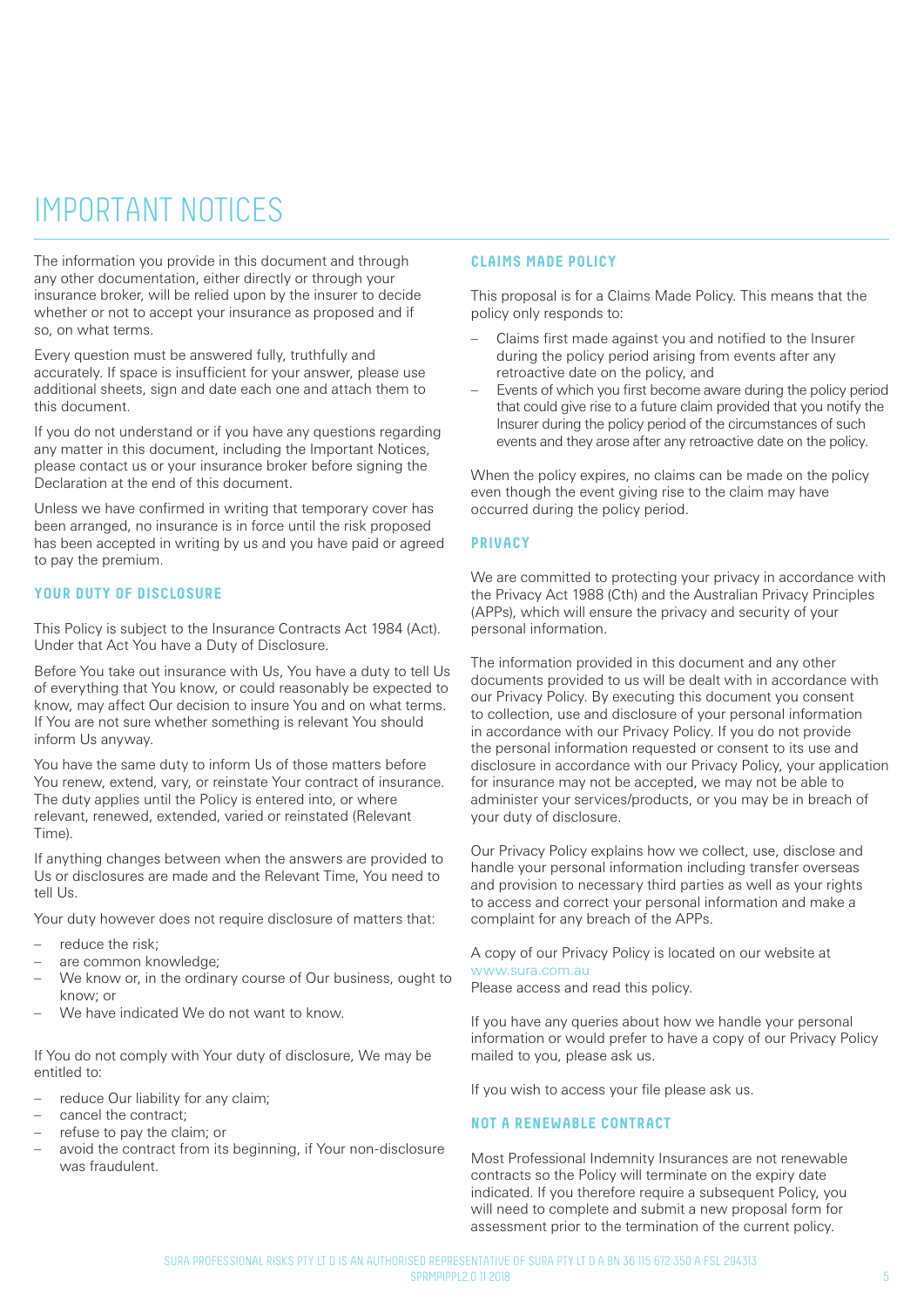# IMPORTANT NOTICES

### **AGENT OF INSURERS**

In arranging this insurance, SURA Professional Risks Pty Ltd is acting under an authority given to it by insurers, and is acting as the agent of the insurer and not as your agent.

#### **GENERAL INSURANCE CODE OF PRACTICE**

We proudly support the General Insurance Code of Practice.

The purpose of the Code is to raise the standards of practice and service in the general insurance industry.

For further information on the Code, please visit www.codeofpractice.com.au or alternatively You can request a brochure on the Code from Us.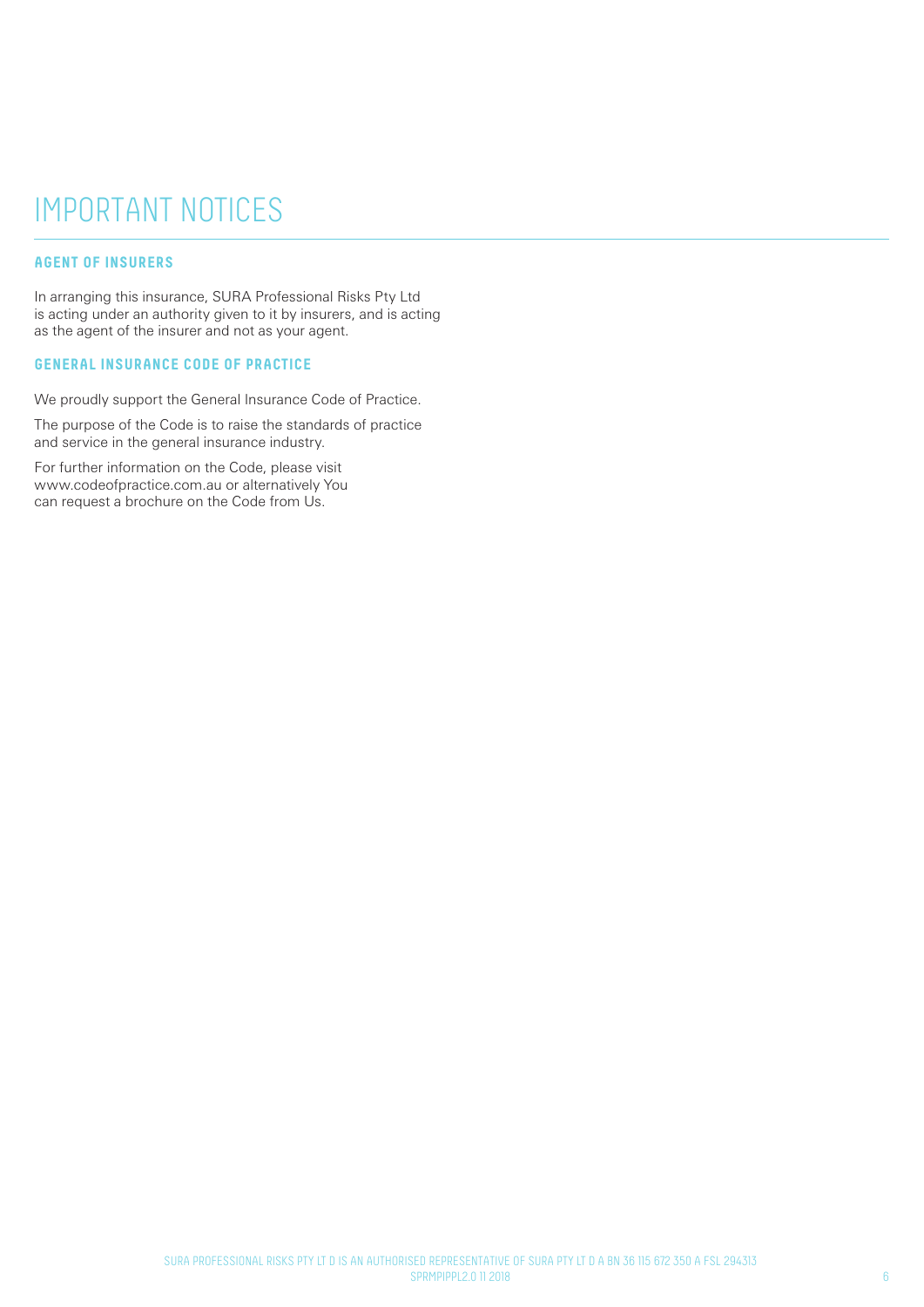# DECLARATION AND AGREEMENT

Has any Insurer, in respect of risks to which this proposal relates, ever:

| a) Declined a proposal, refused a renewal or terminated insurance?                                                                                | <b>Yes</b> | $\overline{\phantom{a}}$ No   |
|---------------------------------------------------------------------------------------------------------------------------------------------------|------------|-------------------------------|
| b) Required an increased premium or imposed special conditions?                                                                                   |            | $Y_{\text{ES}}$ $ N_{\Omega}$ |
| c) Declined an insurance claim by the Insured or reduced its liability to pay an<br>insurance claim in full (other than by application of excess) |            | $Y_{\text{ES}}$ $ N_{\Omega}$ |
|                                                                                                                                                   |            |                               |

If Yes to a), b), or c) please give details:

This Declaration must be signed by the intending insured as the Proposer(s). If the intending insured is a Company, Partnership or other business venture or involves more than one person or entity, then the person signing this declaration must be authorised to sign on behalf of all persons / entities identified as the intending insured(s).

Before completing this document, I/We have read and understood the information herein, including the Important Notices.

 I/We agree that this Proposal Form together with any other information supplied by me/us shall form the basis of any Contract of Insurance effected. I/We undertake to inform the insurer of any material alteration to this information occurring before the proposed insurance commences.

I/We declare that the statements and particulars contained within this Proposal Form are true and that I/We have not mis-stated or suppressed any material facts.

I/We understand that the insurer is relying on information supplied herein to decide whether or not to accept or reject this risk and that no material information has been knowingly withheld.

I/We acknowledge that by submitting this completed Proposal Form (with any other information) I/We consent that the insurer may use and disclose my/our personal information in accordance with the "Privacy Statement" at the beginning of this Proposal. This consent remains valid until I/We alter or revoke it by written notice. I/We also undertake to advise any changes to my/our personal information.

| <b>NAME OF FIRM:</b>       |                                                                                             |
|----------------------------|---------------------------------------------------------------------------------------------|
|                            |                                                                                             |
| <b>SIGNATURE:</b>          | (This Proposal is to be signed by a Principal, Partner or Director of the Proposed Insured) |
| <b>TITLE OF SIGNATORY:</b> |                                                                                             |
| <b>FULL NAME:</b>          |                                                                                             |
| DATE:                      |                                                                                             |